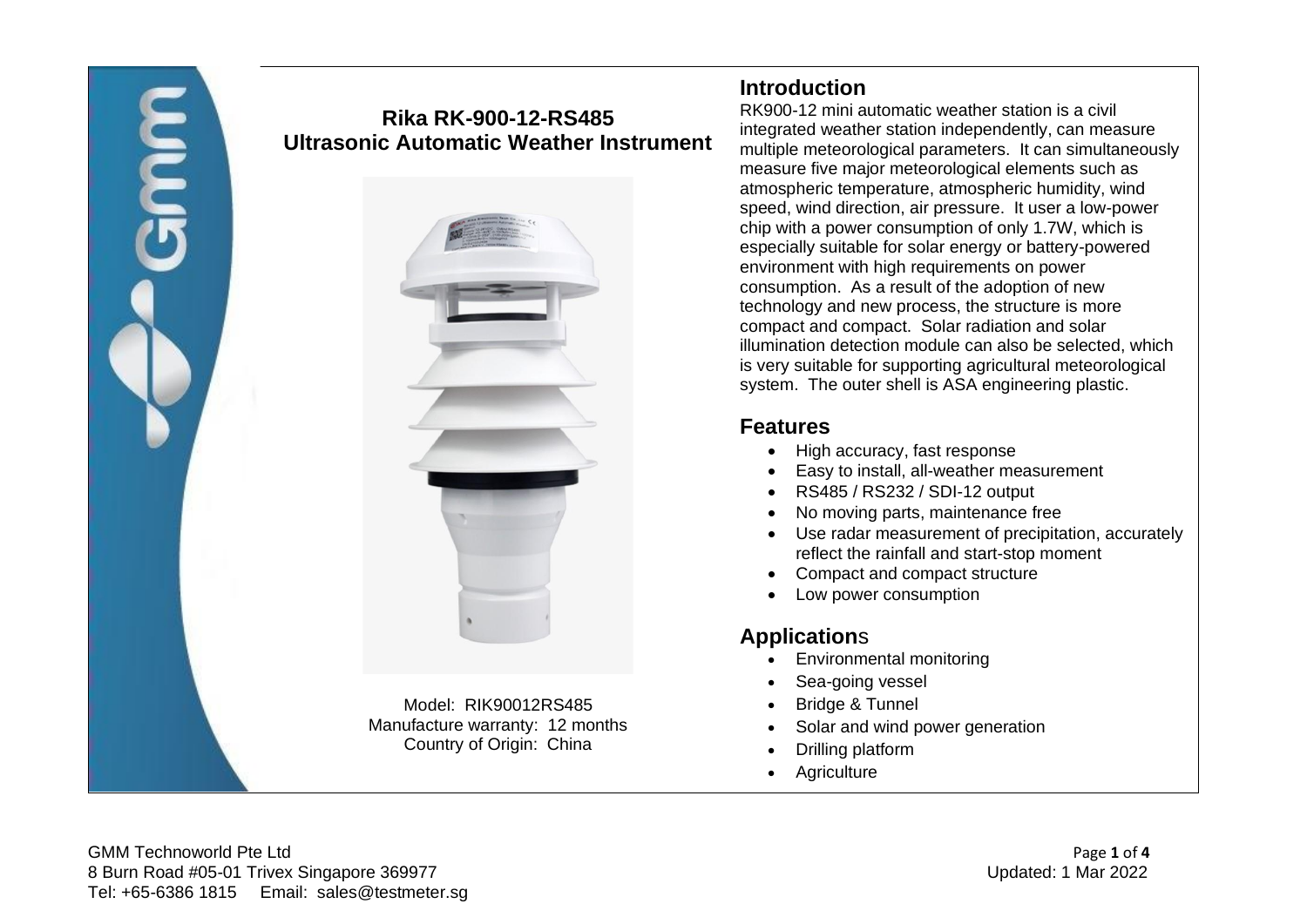## **Technical Specification:**

- Wind Speed:
	- o Rang: 0~70 m/s
	- o Resolution: 0.1 m/s
	- o Accuracy: ±3%
- Wind Direction:
	- $\circ$  Rang: 0~359 $\circ$
	- o Resolution: 1°
	- o Accuracy: ±3°
- Atmospheric Temperature:
	- $\circ$  Rang: -40 ~ 80 $\degree$ C
	- o Resolution: 0.1°C
	- o Accuracy: ±0.5°C
- Atmospheric Humidity:
	- o Rang: 0~100%
	- o Resolution: 1%
	- o Accuracy: ±5%
- Atmospheric Pressure:
	- o Rang: 300~1100hPa
	- o Resolution: 0.1hPa
	- o Accuracy: ±1hPa
- Rainfall**: (Optional)**
	- o Rang: 0~100mm/hr
	- o Resolution: 0.01mm
	- o Accuracy: ±5%
- **Altitude: (Optional)**
	- o Rang: -500~9000m
	- o Resolution: 1m
	- o Accuracy: ±5%
- Radiation: **(Optional)**
	- o Rang: 0~1750W/m²
	- o Resolution: 0.1W/m²
	- o Accuracy: ±5%
- Illumination**: (Optional)**
	- o Rang: 0~200,000 Lux
	- o Resolution: 0.1 Lux
	- o Accuracy: ±4%
- Ultraviolet (UV)**: (Optional)**
	- o Rang: 100~200K uW/m²
	- o Resolution: 1 uW/m²
	- o Accuracy: ±10%
- PM2.5, PM10**: (Optional)**
	- $\circ$  Rang: 0~1000 ug/m<sup>3</sup>
	- o Resolution: 1 ug/m³
	- o Accuracy: ±10%

#### **System Parameters:**

- Supply: 12~24VDC
- Output Signal: RS485 (Modbus)
- Power Consumption: <1.7W
- Operating Temperature: -20~50℃
- Ingress Protection: IP65
- Cable Length: 4 meters (Default)
- Dimension: 110 x 299 mm (Dimensions will vary depending on the parameters)
- Main material: ASA

**\*Wind speed and direction are necessary, and other parameters can be combined freely.**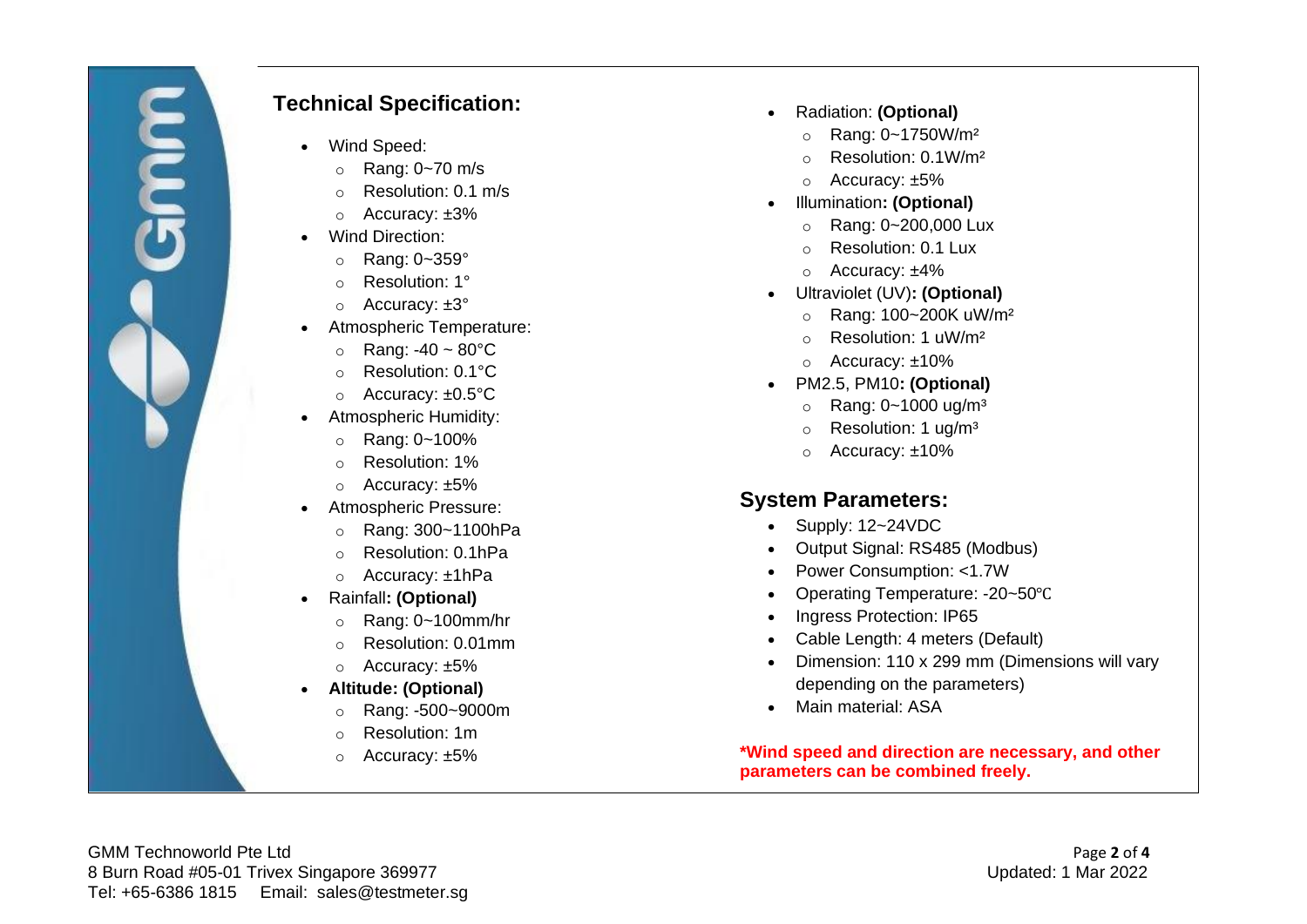